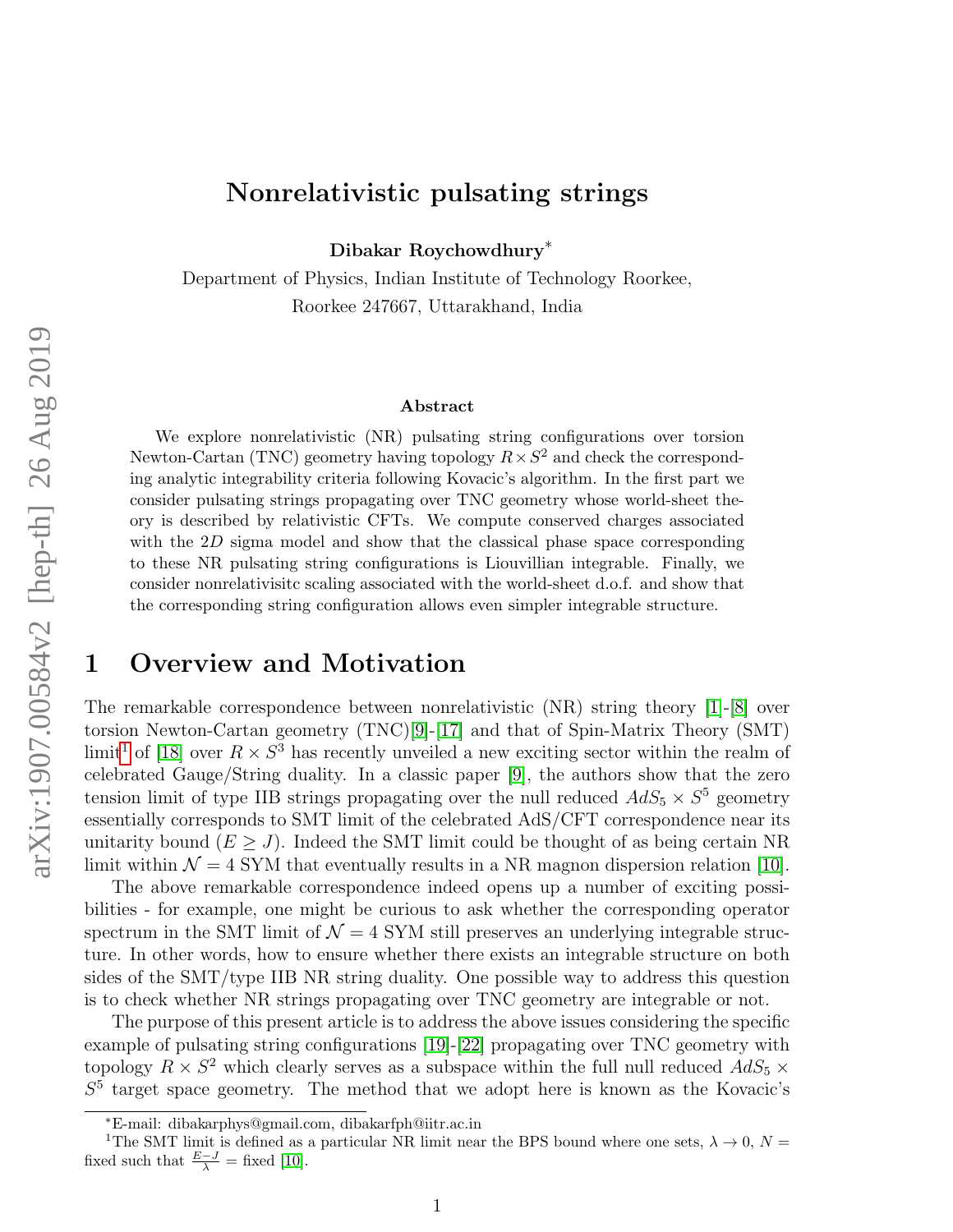algorithm [\[23\]](#page-11-4)-[\[24\]](#page-11-5) that has been found to have remarkable applications in the context of Gauge/String duality until very recently [\[25\]](#page-11-6)-[\[32\]](#page-12-0).

We start by exploring various pulsating string configurations embedded in torsion Newton Cartan (TNC) geometry with  $R \times S^2$  topology [\[11\]](#page-10-3). The resulting (null reduced) nonrelativistic  $(NR)$  spacetime yields a spatial  $SO(3)$  isometry. The TNC geometry could be obtained as a result of null reduction using a combination of coordinates from the Hopf circle and the real line. In order to have a clearer understanding on the null reduction procedure as well as the corresponding coset structure one starts with Lorentzian metric of the following form,

$$
ds^2 = -dt^2 + ds_{S^3}^2\tag{1}
$$

which is a product of R times the metric on the unit three sphere embedded in  $R<sup>4</sup>$  that could be thought of as being the Hopf fibration of  $S^1 \times S^2$  [\[11\]](#page-10-3),

$$
ds_{S^3}^2 = \frac{1}{4} \left[ d\theta^2 + \sin^2 \theta d\varphi^2 + (d\psi - \cos \theta d\varphi)^2 \right] \tag{2}
$$

where,  $\varphi$  and  $\psi$  correspond to isometry directions whose  $U(1)$  Cartan generators are respectively,  $J_{\varphi} = \partial_{\varphi}$  and  $J_{\psi} = \partial_{\psi}$ . The corresponding Killing generators satisfy two copies of  $\mathfrak{su}(2)$  algebra which is isomorphic to Lie algebra  $\mathfrak{su}(4)$ .

Using the following coordinate redefinition<sup>[2](#page-1-0)</sup>,

<span id="page-1-2"></span>
$$
\mathfrak{u} = \frac{\psi}{4} - \frac{t}{2} \tag{3}
$$

we arrive at the following null reduced (TNC) metric [\[9\]](#page-10-1)-[\[10\]](#page-10-2),

<span id="page-1-1"></span>
$$
ds_{TNC}^2 = 2\tau (d\mathfrak{u} - \mathfrak{m}) + \mathfrak{h}_{\mu\nu} dx^{\mu} dx^{\nu}
$$
 (4)

where we introduce the following tensor fields [\[11\]](#page-10-3),

$$
\tau = \tau_{\mu} dx^{\mu} = \frac{1}{2} d\psi + dt - \frac{1}{2} \cos \theta d\varphi
$$
  
\n
$$
\mathfrak{m} = \mathfrak{m}_{\mu} dx^{\mu} = \frac{1}{4} \cos \theta d\varphi ; \mathfrak{h}_{\mu\nu} dx^{\mu} dx^{\nu} = \frac{1}{4} [d\theta^{2} + \sin^{2} \theta d\varphi^{2}].
$$
 (5)

The above equation [\(4\)](#page-1-1) is essentially the starting point of our subsequent analysis. Notice that none of the above metric coefficients [\(4\)](#page-1-1) are functions of u which implies that  $\partial_{\mu}$  acts as a (null) Killing vector field for the full target space geometry. The resulting null reduced spacetime yields set of four Killing vectors that span the Lie algebra  $\mathfrak{su}(2) \times \mathfrak{u}(1)$ . These Killing vectors  $\{\xi^{\mu}\}\$ are what we call the generators of the so called infinitesimal diffeomorphisms associated with the reduced  $(2 + 1)D$  target space geometry [\[11\]](#page-10-3),

$$
\mathcal{L}_{\xi}\mathfrak{h}_{\mu\nu}=0\;;\;\mathcal{L}_{\xi}\tau_{\mu}=0\;;\;\mathcal{L}_{\xi}\mathfrak{m}_{\mu}=\partial_{\mu}\sigma\qquad \qquad (6)
$$

where,  $\sigma$  is the parameter associated with  $U(1)$  gauge transformation [\[9\]](#page-10-1).

The rest of the paper is organized as follows. We start our analysis in Section 2 by constructing the NR sigma model over TNC geometry with topology  $R \times S^2$ . The sigma

<span id="page-1-0"></span> $2^2$ The coordinate u plays the role of the so called null isometry direction along the TNC manifold which we introduce next.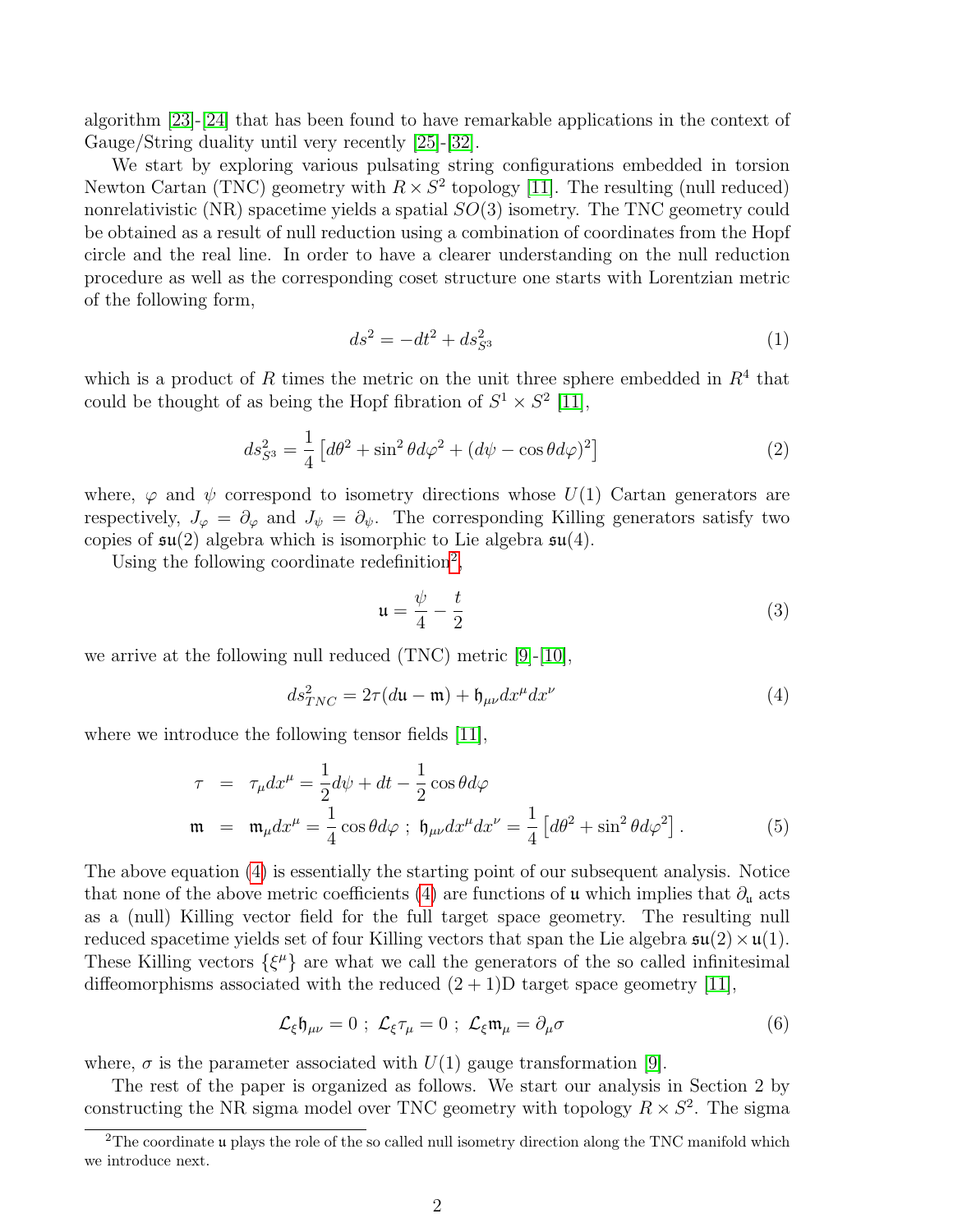model is expressed in a covariant form and the resulting theory is NR only from the perspective of the target space geometry [\[9\]](#page-10-1). In Section 3, we consider a particular pulsating string embedding with non zero string momentum along the null isometry direction of the TNC geometry. This geometry seems to possess an additional compact direction along which the string momentum vanishes. We allow pulsating strings to wrap around this compact direction which in turn is consistent with the fact that the string has a non zero momentum along the null isometry direction. We compute conserved charges associated with the 2D sigma model and find relation between the string oscillation number and that of the energy associated with the string. Next, we apply Kovacic's algorithm to these pulsating string configurations and establish analytic integrability by performing simple classical phase space calculations. We consider the scaling limit [\[9\]](#page-10-1) associated with the world-sheet d.o.f. in Section 4 and find that the integrability criteria corresponding to these NR strings becomes even more trivial. Finally, we conclude in Section 5.

# 2 NR sigma models on  $R \times S^2$

We start with the relativistic closed string sigma model action,

<span id="page-2-0"></span>
$$
S_P = -\frac{T}{2} \int d^2 \sigma \sqrt{-\gamma} \gamma^{\alpha \beta} \partial_\alpha X^M \partial_\beta X^N G_{MN} = -\frac{T}{2} \int d^2 \sigma \mathcal{L}_P \tag{7}
$$

where, we introduce target space coordinates,  $M = (\mathfrak{u}, \mu); \mu = \theta, \varphi$  together with,  $\sigma^{\alpha} =$  $\sigma^0$ ,  $\sigma^1$  as being the world-sheet coordinates. Here, the coordinated  $\sigma^1 \sim \sigma^1 + 2\pi$  is periodic.

Substituting [\(4\)](#page-1-1) into [\(7\)](#page-2-0) we find,

<span id="page-2-2"></span>
$$
\mathcal{L}_P = \sqrt{-\gamma} \gamma^{\alpha \beta} \varpi_{\alpha \beta} + \sqrt{-\gamma} \gamma^{\alpha \beta} \chi_\alpha \partial_\beta X^\mu \tag{8}
$$

where, we introduce new functions,

$$
\chi_{\alpha} = 2\partial_{\alpha}t + \partial_{\alpha}\psi - \cos\theta\partial_{\alpha}\varphi
$$
\n
$$
\varpi_{\alpha\beta} = \frac{1}{4}(\partial_{\alpha}\theta\partial_{\beta}\theta + \partial_{\alpha}\varphi\partial_{\beta}\varphi) - \frac{1}{4}\cos\theta(\partial_{\alpha}\psi\partial_{\beta}\varphi + 2\partial_{\alpha}\varphi\partial_{\beta}t). \tag{9}
$$

In order to arrive at the corresponding NR string sigma model, as first step, one needs to introduce the momentum conjugate to  $X^{\mu}$ 

$$
\mathcal{P}_{\mathfrak{u}}^{\alpha} = \sqrt{-\gamma} \gamma^{\alpha \beta} \chi_{\beta} \tag{10}
$$

which is conserved,  $\partial_{\alpha}P^{\alpha}_{\mu} = 0$  [\[9\]](#page-10-1). This stems from the fact that  $\mathcal{P}^{\alpha}_{\mu}$  is conserved as  $\mu$ being the corresponding null isometry direction associated with the target space geometry. Following [\[9\]](#page-10-1)-[\[10\]](#page-10-2), our goal is to obtain the corresponding sigma model action for closed strings in terms of remaining embedding coordinates namely,  $\tau_{\mu}$ ,  $\mathfrak{m}_{\mu}$  and  $\mathfrak{h}_{\mu\nu}$ . In order to do so, we focus on a sector with non zero null momentum namely,  $\gamma^{\alpha\beta}\chi_{\beta} \neq 0$  and consider dual sigma model Lagrangian of the following form [\[10\]](#page-10-2),

<span id="page-2-1"></span>
$$
\tilde{\mathcal{L}}_P = \sqrt{-\gamma} \gamma^{\alpha \beta} \varpi_{\alpha \beta} + (\sqrt{-\gamma} \gamma^{\alpha \beta} \chi_\alpha - \varepsilon^{\alpha \beta} \partial_\alpha \zeta) \mathcal{A}_\beta \tag{11}
$$

together with the fact,  $\varepsilon^{01} = -\varepsilon_{01} = 1$ . Here, we introduce new d.o.f. on the worldsheet namely,  $\zeta$  and  $\mathcal{A}_{\alpha}$ . The e.o.m. corresponding to  $\zeta$  yields,  $\varepsilon^{\alpha\beta}\partial_{\alpha}\mathcal{A}_{\beta}=0$  which in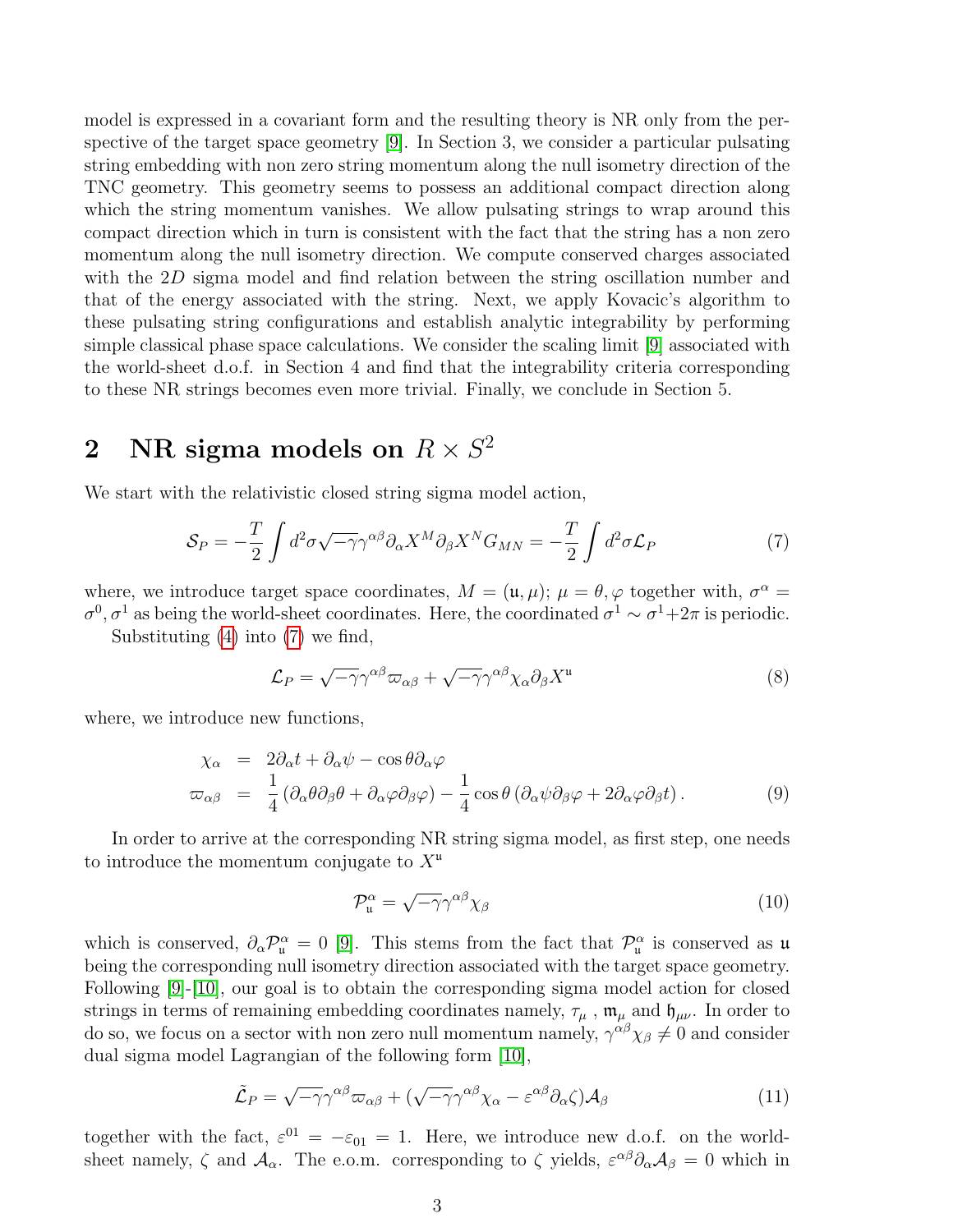turn implies,  $A_{\alpha} = \partial_{\alpha} \vartheta$  where  $\vartheta$  is a world-sheet scalar. Therefore two sigma model descriptions [\(11\)](#page-2-1) and [\(8\)](#page-2-2) are equivalent (upto a total derivative) provided we identify,  $\vartheta = X^{\mu}$ . Next, we consider variation of  $\mathcal{A}_{\alpha}$  which yields the constraint of the following form,

<span id="page-3-0"></span>
$$
\mathcal{P}_{\mathfrak{u}}^{\alpha} = \sqrt{-\gamma} \gamma^{\alpha \beta} \chi_{\beta} = -\varepsilon^{\alpha \beta} \partial_{\beta} \zeta \tag{12}
$$

which guarantees the conservation of world-sheet momentum off-shell.

From [\(12\)](#page-3-0), it immediately follows that in order for the string to have a non zero momentum along u,

<span id="page-3-4"></span>
$$
\mathcal{P}_{\mathfrak{u}} = \int_0^{2\pi} d\sigma^1 \mathcal{P}_{\mathfrak{u}}^0 = \int_0^{2\pi} d\sigma^1 \partial_1 \zeta = \zeta(\sigma = 0) - \zeta(\sigma = 2\pi) \tag{13}
$$

the world-sheet mode  $\zeta$  must have a non zero winding mode. From the perspective of the target-space geometry, these scalar modes therefore correspond to an additional compact direction along which the string winds  $(10)$ .

Next, we introduce world-sheet zweibein fields  $(\mathfrak{e}_{\alpha}^{\ a})$  and their inverse,

<span id="page-3-3"></span>
$$
\mathbf{e}^{\alpha}{}_{a} = \frac{1}{|\mathbf{e}|} \varepsilon^{\alpha \beta} \mathbf{e}_{\beta}{}^{b} \varepsilon_{ba} ; \ |\mathbf{e}| = \varepsilon^{\alpha \beta} \mathbf{e}_{\alpha}{}^{0} \mathbf{e}_{\beta}{}^{1}
$$
 (14)

together with the following field redefinition [\[10\]](#page-10-2),

$$
\mathcal{A}_{\alpha} = \mathfrak{m}_{\alpha} + (\epsilon_{+} - \epsilon_{-})\mathfrak{e}_{\alpha}^{0} + (\epsilon_{+} + \epsilon_{-})\mathfrak{e}_{\alpha}^{1} \tag{15}
$$

which upon substitution into  $(11)$  yields,

<span id="page-3-1"></span>
$$
\tilde{\mathcal{L}}_{P} = \frac{|\mathbf{\varepsilon}|}{4} \eta^{ab} \mathbf{\varepsilon}^{\alpha}{}_{a} \mathbf{\varepsilon}^{\beta}{}_{b} \left( \partial_{\alpha} \theta \partial_{\beta} \theta + \sin^{2} \theta \partial_{\alpha} \varphi \partial_{\beta} \varphi \right) + \frac{\varepsilon^{\alpha \beta}}{4} \cos \theta \partial_{\alpha} \varphi \partial_{\beta} \zeta
$$
\n
$$
+ \epsilon_{+} \varepsilon^{\alpha \beta} (\chi_{\beta} + \partial_{\beta} \zeta) (\mathbf{\varepsilon}_{\alpha}{}^{0} + \mathbf{\varepsilon}_{\alpha}{}^{1}) + \epsilon_{-} \varepsilon^{\alpha \beta} (\chi_{\beta} - \partial_{\beta} \zeta) (\mathbf{\varepsilon}_{\alpha}{}^{0} - \mathbf{\varepsilon}_{\alpha}{}^{1}). \tag{16}
$$

Notice that in the above derivation we have used the fact,

$$
\gamma^{\alpha\beta} = \eta^{ab} \mathfrak{e}^{\alpha}{}_{a} \mathfrak{e}^{\beta}{}_{b} ; \sqrt{-\gamma} = |\mathfrak{e}| \tag{17}
$$

where,  $(a, b)$  are the so called Lorentz *flat* indices in two dimensions. Here,  $\epsilon_{\pm}$  are precisely the Lagrange multipliers that impose the following set of constraints,

$$
\varepsilon^{\alpha\beta}(\chi_{\beta}\pm\partial_{\beta}\zeta)(\mathfrak{e}_{\alpha}^{0}\pm\mathfrak{e}_{\alpha}^{1})=0
$$
\n(18)

which could be further used to simplify [\(16\)](#page-3-1).

The above action [\(16\)](#page-3-1) exhibits a world-sheet Lorentz/Weyl symmetry [\[10\]](#page-10-2),

$$
\mathfrak{e}_{\alpha}^{0} \pm \mathfrak{e}_{\alpha}^{1} \to \mathfrak{f}_{\pm}(\mathfrak{e}_{\alpha}^{0} \pm \mathfrak{e}_{\alpha}^{1}) ; \ \epsilon_{\pm} \to \frac{1}{\mathfrak{f}_{\pm}}
$$
 (19)

which could be used to choose a gauge,

<span id="page-3-2"></span>
$$
\mathfrak{e}_{\alpha}^0 = \chi_{\alpha} \; ; \; \mathfrak{e}_{\alpha}^{-1} = \partial_{\alpha} \zeta. \tag{20}
$$

Substituting [\(20\)](#page-3-2) into [\(16\)](#page-3-1) and using [\(14\)](#page-3-3) we finally arrive at the sigma model action for the NR strings propagating over TNC geometry with a topology  $R \times S^2$ ,

<span id="page-3-5"></span>
$$
\tilde{\mathcal{L}}_{NG} = \frac{\varepsilon^{\alpha\alpha'}\varepsilon^{\beta\beta'}}{\varepsilon^{\lambda\lambda'}\chi_{\lambda}\partial_{\lambda'}\zeta} \left(\partial_{\alpha'}\zeta\partial_{\beta'}\zeta - \chi_{\alpha'}\chi_{\beta'}\right) \left(\partial_{\alpha}\theta\partial_{\beta}\theta + \sin^2\theta\partial_{\alpha}\varphi\partial_{\beta}\varphi\right) - \varepsilon^{\alpha\beta}\cos\theta\partial_{\alpha}\varphi\partial_{\beta}\zeta. \tag{21}
$$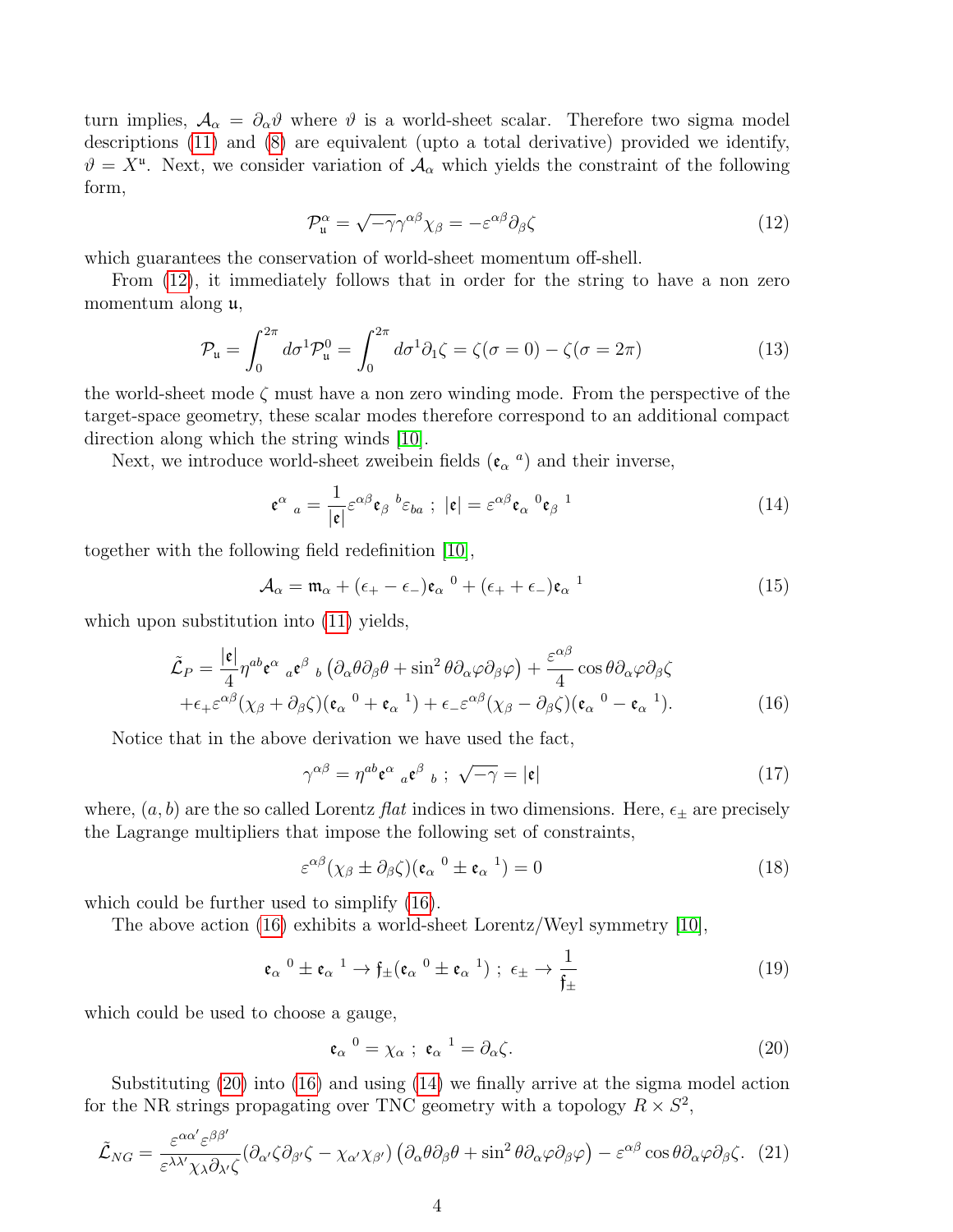### 3 Pulsating string dynamics

### 3.1 Formulation

### 3.1.1 Conserved charges

In order to explore NR pulsating string configurations on  $R \times S^2$ , we choose to work with the following string embedding,

<span id="page-4-0"></span>
$$
t = t(\sigma^0) = \kappa \sigma^0 \; ; \; \zeta = \mathfrak{n} \; \sigma^1 \; ; \; \theta = \theta(\sigma^0) \; ; \; \psi = \psi(\sigma^0) \; ; \; \varphi = \varphi(\sigma^0) \tag{22}
$$

which is consistent with the fact that the string wraps only the compact direction  $\zeta$ which results in a non-zero momentum  $(13)$  along the null isometry direction. Also, the above ansatz [\(22\)](#page-4-0) is consistent with the fact that the string has no winding along the null isometry direction [\(3\)](#page-1-2) which results in a vanishing angular momentum along the additional compact direction  $(\zeta)$  [\[10\]](#page-10-2).

Substituting  $(22)$  into  $(21)$  we find<sup>[3](#page-4-1)</sup>,

<span id="page-4-2"></span>
$$
\tilde{\mathcal{L}}_P = \frac{\dot{\theta}^2 + \sin^2 \theta \dot{\varphi}^2}{(2\kappa + \dot{\psi} - \cos \theta \dot{\varphi})} - \cos \theta \dot{\varphi}
$$
\n(23)

where, for simplicity, we set the winding number  $n = 1$ .

The equations of motion that readily follow from [\(23\)](#page-4-2) could be formally expressed as,

<span id="page-4-5"></span>
$$
\ddot{\theta} - \dot{\theta} \left( \frac{\ddot{\psi} + \sin \theta \dot{\theta} \dot{\varphi} - \cos \theta \ddot{\varphi}}{2\kappa + \dot{\psi} - \cos \theta \dot{\varphi}} \right) - \sin \theta \cos \theta \dot{\varphi}^{2} + \frac{\sin \theta \dot{\varphi}}{2} \left( \frac{\dot{\theta}^{2} + \sin^{2} \theta \dot{\varphi}^{2}}{2\kappa + \dot{\psi} - \cos \theta \dot{\varphi}} \right) - \frac{\sin \theta \dot{\varphi}}{2} \left( 2\kappa + \dot{\psi} - \cos \theta \dot{\varphi} \right) = 0, \qquad (24)
$$

<span id="page-4-3"></span>
$$
\ddot{\psi} + \sin\theta \dot{\theta}\dot{\varphi} - \cos\theta \ddot{\varphi} - \left(\frac{2\kappa + \dot{\psi} - \cos\theta \dot{\varphi}}{\dot{\theta}^2 + \sin^2\theta \dot{\varphi}^2}\right) \left(\dot{\theta}\ddot{\theta} + \sin\theta\cos\theta \dot{\theta}\dot{\varphi}^2 + \sin^2\theta \dot{\varphi}\ddot{\varphi}\right) = 0. \quad (25)
$$

The equation [\(25\)](#page-4-3) corresponding to  $\psi$  could be expressed in a much simpler form by multiplying both sides of the equation by  $\frac{\dot{\theta}^2 + \sin^2 \theta \dot{\varphi}^2}{(2\pi + \phi^2 - \cos \theta)^2}$  $\frac{\theta^2 + \sin^2 \theta \varphi^2}{(2\kappa + \psi - \cos \theta \varphi)^3}$  and thereby expressing the L.H.S. as a total derivative in  $\sigma^0$  which finally yields the first order equation of the following form,

<span id="page-4-6"></span>
$$
\frac{\dot{\theta}^2 + \sin^2 \theta \dot{\varphi}^2}{(2\kappa + \dot{\psi} - \cos \theta \dot{\varphi})^2} = \mathcal{C}_1
$$
\n(26)

where,  $C_1$  stands for the constant of integration.

Finally, we note down the equation corresponding to  $\varphi$ ,

<span id="page-4-4"></span>
$$
\left(\frac{2\sin\theta}{2\kappa + \dot{\psi} - \cos\theta\dot{\varphi}}\right)\ddot{\varphi} + \frac{4\cos\theta\dot{\theta}\dot{\varphi}}{2\kappa + \dot{\psi} - \cos\theta\dot{\varphi}} + (1 - \mathcal{C}_1)\dot{\theta} \n- \frac{2\sin\theta\dot{\varphi}}{(2\kappa + \dot{\psi} - \cos\theta\dot{\varphi})^2}(\ddot{\psi} + \sin\theta\dot{\theta}\dot{\varphi} - \cos\theta\ddot{\varphi}) = 0.
$$
\n(27)

<span id="page-4-1"></span><sup>&</sup>lt;sup>3</sup>We denote derivatives w.r.t.  $\sigma^0$  as dots.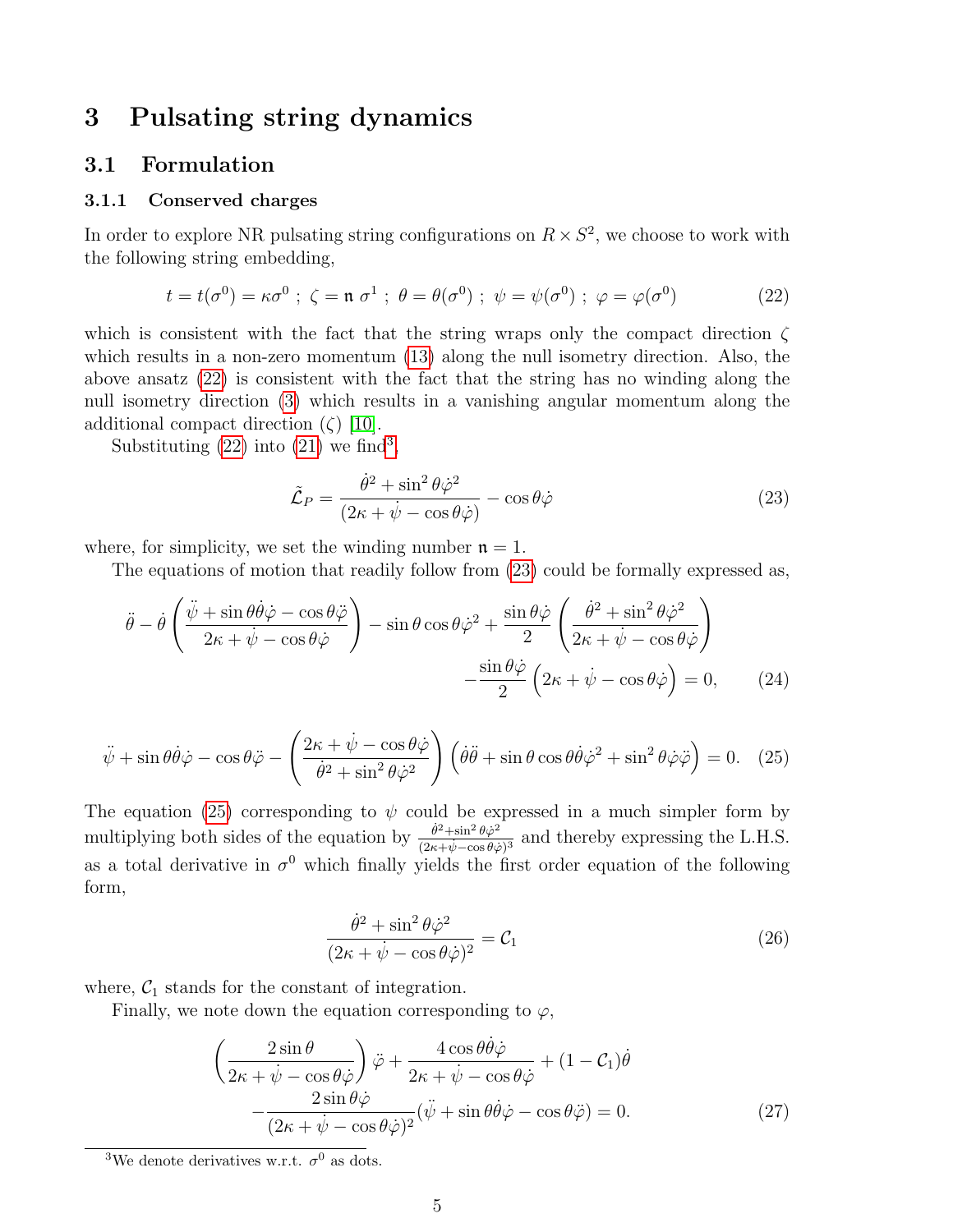A similar analysis reveals that, after multiplying by  $\sin \theta$ , the equation [\(27\)](#page-4-4) corresponding to  $\varphi$  could also be expressed as a total derivative in  $\sigma^0$  which could be integrated further to obtain,

$$
\cos\theta(1-\mathcal{C}_1) - \frac{2\sin^2\theta\dot{\varphi}}{2\kappa + \dot{\psi} - \cos\theta\dot{\varphi}} = \mathcal{C}_2
$$
\n(28)

where,  $C_2$  is a constant of integration.

Next, we note down conserved charges associated with the sigma model Lagrangian [\(21\)](#page-3-5). These conserved charges are precisely the energy  $(\mathcal{E})$  and the momenta  $(\mathcal{P}_{\psi} \text{ and } \mathcal{P}_{\varphi})$ associated with the corresponding translations in t,  $\psi$  and  $\varphi$  respectively. A straightforward computation reveals,

<span id="page-5-0"></span>
$$
\mathcal{E} = \frac{\partial \tilde{\mathcal{L}}_P}{\partial \dot{t}} = -\frac{2(\dot{\theta}^2 + \sin^2 \theta \dot{\varphi}^2)}{(2\kappa + \dot{\psi} - \cos \theta \dot{\varphi})^2} = -2\mathcal{C}_1,\tag{29}
$$

$$
\mathcal{P}_{\psi} = \frac{\partial \tilde{\mathcal{L}}_P}{\partial \dot{\psi}} = -\frac{(\dot{\theta}^2 + \sin^2 \theta \dot{\varphi}^2)}{(2\kappa + \dot{\psi} - \cos \theta \dot{\varphi})^2} = -\mathcal{C}_1 = \frac{\mathcal{E}}{2},\tag{30}
$$

$$
\mathcal{P}_{\varphi} = \frac{\partial \tilde{\mathcal{L}}_P}{\partial \dot{\varphi}} = -\cos \theta (1 - \mathcal{C}_1) + \frac{2 \sin^2 \theta \dot{\varphi}}{2\kappa + \dot{\psi} - \cos \theta \dot{\varphi}} = -\mathcal{C}_2.
$$
\n(31)

#### 3.1.2 Oscillation number

In order to characterize the string dynamics, we need to find the relation between string oscillation number and that of the energy  $(29)$ . The oscillation number is formally expressed as [\[20\]](#page-11-7),

<span id="page-5-1"></span>
$$
\mathcal{N} = \frac{\sqrt{\lambda}}{2\pi} \oint \Pi_{\theta} d\theta = \frac{\sqrt{\lambda}}{\pi} \oint \frac{\dot{\theta}}{(2\kappa + \dot{\psi} - \cos\theta\dot{\varphi})} d\theta \tag{32}
$$

where,  $\Pi_{\theta}$  is the momentum conjugate to  $\theta$  and  $\lambda$  is the t'Hooft coupling associated with the string tension  $(T)$ .

In order to evaluate the above integral [\(32\)](#page-5-1), we first note down the Virasoro constraints (that directly follows from [\(11\)](#page-2-1)) associated with the NR string configuration,

<span id="page-5-2"></span>
$$
T_{\alpha\beta} = \mathfrak{g}_{\alpha\beta} - \frac{1}{2} \gamma_{\alpha\beta} \gamma^{\lambda\lambda'} \mathfrak{g}_{\lambda\lambda'} = 0
$$
\n(33)

where we introduce,

$$
\mathfrak{g}_{\alpha\beta} = \varpi_{\alpha\beta} + \chi_{\alpha}(\mathfrak{m}_{\beta} + \lambda_{-\chi\beta} + \lambda_{+}\partial_{\beta}\zeta)
$$
(34)

together with the Lagrange multipliers  $\lambda_{\pm}$ .

Using conformal gauge, the above constraint [\(33\)](#page-5-2) yields,

<span id="page-5-3"></span>
$$
\dot{\theta}^2 + \dot{\varphi}^2 \sin^2 \theta + 4\lambda (2\kappa + \dot{\psi} - \cos \theta \dot{\varphi})^2 = 0
$$
\n(35)

which precisely matches to that with [\(29\)](#page-5-0) with an identification,  $C_1 = -4\lambda_-\lambda$ .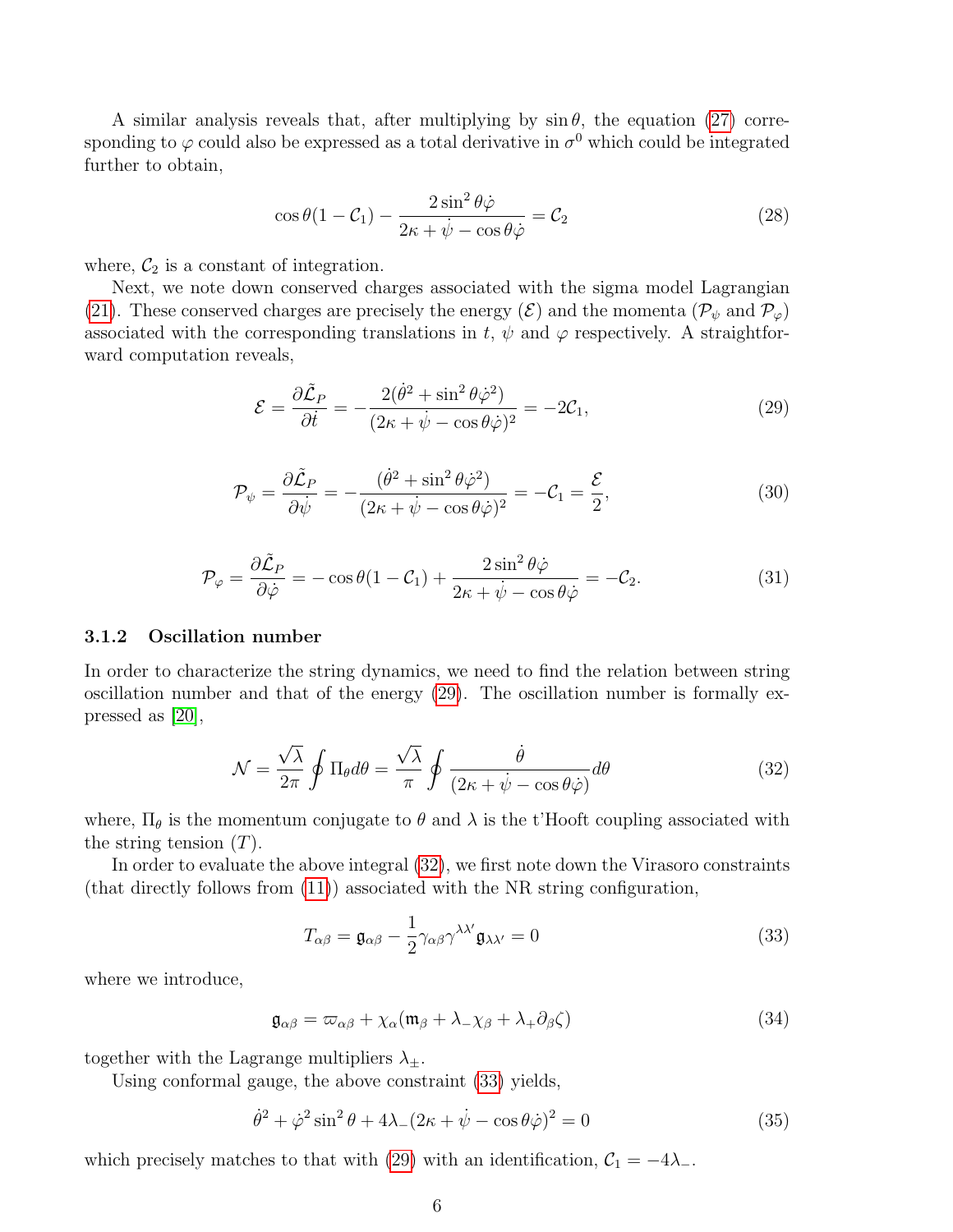Substituting [\(35\)](#page-5-3) into [\(32\)](#page-5-1), we finally obtain

<span id="page-6-0"></span>
$$
\mathcal{N} = \frac{\sqrt{\lambda}}{\pi} \sqrt{\frac{|\mathcal{E}|}{2}} \oint \sqrt{\left|1 + \frac{2\dot{\varphi}^2 \sin^2 \theta}{|\mathcal{E}| (2\kappa + \dot{\psi} - \cos \theta \dot{\varphi})^2} \right|} d\theta.
$$
 (36)

Expanding the above integral [\(36\)](#page-6-0) in large string energies ( $|\mathcal{E}| \gg 1$ ) we find,

$$
\mathcal{N} = \sqrt{\frac{\lambda}{2}}\sqrt{|\mathcal{E}|} + \mathcal{O}\left(\frac{1}{\sqrt{|\mathcal{E}|}}\right)
$$
\n(37)

which therefore could be inverted to obtain,

$$
|\mathcal{E}| \approx \frac{2\,\mathcal{N}^2}{\lambda}.\tag{38}
$$

### 3.2 Integrability in TNC geometry

Our goal is to understand whether the pulsating strings in TNC geometry are integrable or not. This has been a long standing problem that needs to be settled down. To address this question we adopt an analytic approach popularly known as the Kovacic's method [\[23\]](#page-11-4)-[\[24\]](#page-11-5) that has been applied with a remarkable success until very recently [\[25\]](#page-11-6)-[\[32\]](#page-12-0).

The basic idea behind Kovacic's algorithm is based on the usual notion of classical integrability in the context of Hamiltonian dynamics  $[25]$ - $[26]$ . The steps that one needs to follow essentially are the following: (1) choose an invariant plane associated with the classical phase space of the dynamical system, (2) consider variations normal to this plane and obtain the corresponding normal variational equation[4](#page-6-1) (NVE) associated with these fluctuations, (3) check whether NVE admits Liouvillian solutions which essentially are simple analytic functions including algebraic functions, exponential, logarithms etc. In situations where the NVE allows a Liouvillian solution, the corresponding dynamical configuration is said to be integrable. The cases where such solutions are not possible the correponding classical phase space configuration is termed as non-integrable.

The reader should keep a note of the fact that unlike the standard Lax pair formulation in classical mechanics, the Kovacic's algorithm does allow us to prove integrability in general. Rather it is considered to be a case by case study of different phase space configurations and to check whether a particular configuration is integrable or not.

#### 3.2.1 Example 1

In order to implement Kovacic's algorithm and to arrive at NVEs corresponding to pulsating strings in TNC geometry we first set,  $\dot{\varphi} = \ddot{\varphi} = 0$  which identically satisfies [\(27\)](#page-4-4) provided we also set the constant,  $C_1 = 1$ . Imposing this condition on the remaining two equations [\(24\)](#page-4-5) and [\(25\)](#page-4-3) we find,

<span id="page-6-2"></span>
$$
\ddot{\theta} - \frac{\dot{\theta}\ddot{\psi}}{2\kappa + \dot{\psi}} = 0,\tag{39}
$$

$$
\ddot{\psi} - (2\kappa + \dot{\psi})\frac{\ddot{\theta}}{\dot{\theta}} = 0.
$$
\n(40)

<span id="page-6-1"></span><sup>&</sup>lt;sup>4</sup>NVEs are typically of the form,  $y''(x) + \mathcal{P}(x)y'(x) + \mathcal{Q}(x)y(x) = 0$  where,  $\mathcal{P}(x)$  and  $\mathcal{Q}(x)$  are complex rational functions in general. Kovacic's algorithm is a prescription that essentially tells us the necessary (but not sufficient) conditions in which case the NVEs admit a Liouvillian solution [\[25\]](#page-11-6)-[\[26\]](#page-11-8),[\[30\]](#page-11-9).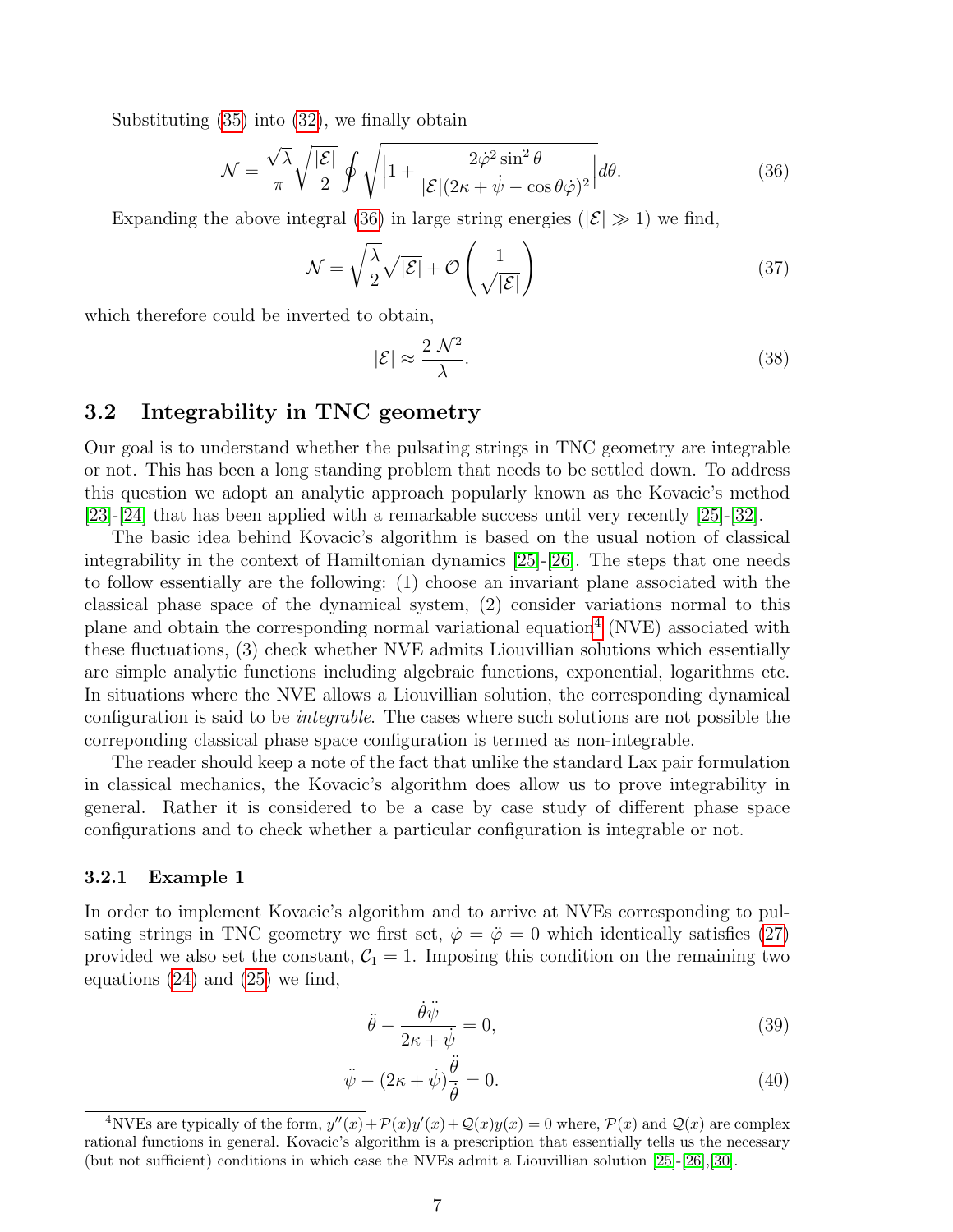Substituting  $C_1 = 1$  and  $\dot{\varphi} = 0$  into [\(26\)](#page-4-6) we find,

<span id="page-7-0"></span>
$$
\frac{\dot{\theta}}{2\kappa + \dot{\psi}} = \pm 1.
$$
\n(41)

Substituting [\(41\)](#page-7-0) into [\(39\)](#page-6-2) and [\(40\)](#page-6-2) we find,

<span id="page-7-1"></span>
$$
\ddot{\theta} \mp \ddot{\psi} = 0,\tag{42}
$$

$$
\ddot{\psi} \mp \ddot{\theta} = 0. \tag{43}
$$

We choose an invariant plane [\[30\]](#page-11-9) in the phase space by setting,  $\theta = 0$ ,  $\dot{\theta} \equiv \Pi_{\theta} = 0$ which thereby yields,  $\ddot{\theta} = 0$ . Substituting this into [\(43\)](#page-7-1) we find,

<span id="page-7-2"></span>
$$
\ddot{\psi}|_{\theta,\Pi_{\theta}\sim 0} = 0. \tag{44}
$$

Next, we substitute [\(44\)](#page-7-2) into [\(42\)](#page-7-1) and consider fluctuations,  $\delta\theta(t) \sim \eta(t)$  normal to this invariant plane that yields NVE in its simplest form,

$$
\ddot{\eta}(t) \approx 0 \tag{45}
$$

which admits simple algebraic (Liouvillian) solution,

$$
\eta(t) = at + b \tag{46}
$$

thereby establishing the integrability associated with the corresponding classical phase space configuration.

#### 3.2.2 Example 2

Consider a second example where we set  $\theta = \dot{\theta} = \ddot{\theta} = 0$  which trivially solves both [\(24\)](#page-4-5) and [\(27\)](#page-4-4). Assuming  $\frac{\theta}{\dot{\theta}} \sim 0$  in the above limit the remaining equation [\(25\)](#page-4-3) could be splitted into two parts,

<span id="page-7-3"></span>
$$
\ddot{\psi} - \ddot{\varphi} = 0,\tag{47}
$$

$$
2\kappa + \dot{\psi} - \dot{\varphi} = 0. \tag{48}
$$

Notice that, under the above assumptions we are already in a subspace  $\psi, \mathcal{P}_{\psi} = 0$  of the full dynamical phase space where  $\psi$  is arbitrary. Therefore in order to proceed further, we choose an invariant plane within this subspace by setting  $\psi = 0$  which yields,  $\dot{\psi} = 0$ . Substituting this into [\(48\)](#page-7-3) we find,

<span id="page-7-4"></span>
$$
\varphi(t) = 2\kappa t + c.\tag{49}
$$

Substituting [\(49\)](#page-7-4) into [\(47\)](#page-7-3) and considering fluctuations,  $\delta \psi(t) \sim \eta(t)$  normal to the invariant plane in the phase space we arrive at the NVE equation,

$$
\ddot{\eta}(t) \approx 0 \tag{50}
$$

which admits a Liouvillian solution as before.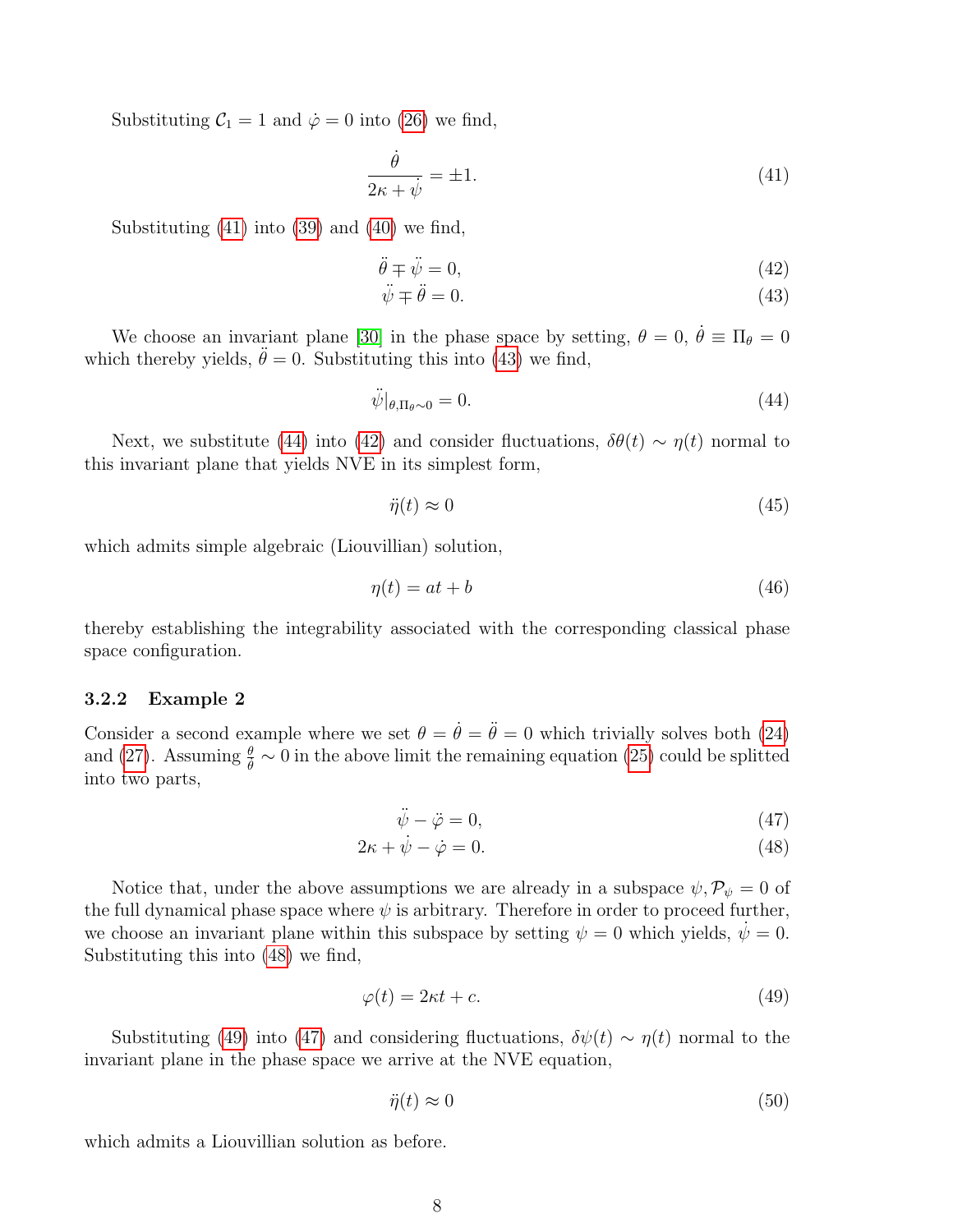### 4 A note on the scaling limit

The string sigma model that we discuss so far is relativistic in the sense that the sigma model is described by relativistic CFTs. It is nonrelativistic only from the perspective of the target space geometry which for the present case is TNC geometry with topology  $R \times S^2$ . However, it is always possible to consider a second scaling limit [\[9\]](#page-10-1)-[\[10\]](#page-10-2) (associated with the world-sheet d.o.f.) that scales the vielbein fields differently which finally leads to a NR sigma model with first order time derivative.

The purpose of this Section is therefore to take the appropriate scaling (NR) limit [\[9\]](#page-10-1) of the world-sheet Lagrangian [\(21\)](#page-3-5) and explore the corresponding pulsating string configurations. In order to do so, we consider the re-scaling of the following form,

<span id="page-8-0"></span>
$$
T = \frac{\tilde{T}}{c}, \ \chi_{\alpha} = c^2 \partial_{\alpha} \tilde{t} + \partial_{\alpha} \tilde{\psi} - \cos \tilde{\theta} \partial_{\alpha} \tilde{\varphi}, \ \mathfrak{h}_{\alpha \beta} = \tilde{\mathfrak{h}}_{\alpha \beta}, \ \zeta = c \ \tilde{\zeta}
$$
 (51)

where we introduce a new function,  $\mathfrak{h}_{\alpha\beta} = \partial_{\alpha}\theta\partial_{\beta}\theta + \sin^2\theta\partial_{\alpha}\varphi\partial_{\beta}\varphi \equiv \mathfrak{h}_{\mu\nu}\partial_{\alpha}X^{\mu}\partial_{\beta}X^{\nu}$ . The NR limit is achieved by taking the limit,  $c \to \infty$ .

Using [\(51\)](#page-8-0), we finally arrive at the NR sigma model Lagrangian,

$$
\tilde{\mathfrak{S}}_{NG} = \frac{\tilde{T}}{2} \int \tilde{\mathfrak{L}}_{NG} \tag{52}
$$

where the Lagrangian corresponding to NR sigma model could be formally expressed as,

<span id="page-8-2"></span>
$$
\tilde{\mathfrak{L}}_{NG} = \frac{\varepsilon^{\alpha \alpha'} \varepsilon^{\beta \beta'}}{\partial_0 t} \partial_{\alpha'} t \partial_{\beta'} t \, \mathfrak{h}_{\alpha \beta} + \varepsilon^{\alpha \beta} \cos \theta \partial_{\alpha} \varphi \partial_{\beta} \zeta + \mathcal{O}(1/c^2)
$$
\n(53)

where for simplicity we remove the tildes.

In order to arrive at the NR sigma model (that is first order in time derivative) we choose to work with a specific string embedding,

<span id="page-8-1"></span>
$$
X^{0} = t = \sigma^{0}, \ \varphi = \sigma^{1} + \varsigma(\sigma^{0}), \ \theta = \theta(\sigma^{0}), \ \zeta = \sigma^{1}.
$$
 (54)

Substituting [\(54\)](#page-8-1) into [\(53\)](#page-8-2) we find,

$$
\tilde{\mathfrak{L}}_{NG} = \sin^2 \theta + \cos \theta \dot{\varsigma}
$$
\n(55)

which is first order in time derivative [\[9\]](#page-10-1). This is the Lagrangian in its simplest form.

The equations of motion are obtained considering variations in  $\theta$  and  $\zeta$  respectively,

<span id="page-8-3"></span>
$$
\cos \theta - \frac{\dot{\varsigma}}{2} = 0, \tag{56}
$$

$$
\sin \theta \dot{\theta} = 0. \tag{57}
$$

A natural consequence of [\(57\)](#page-8-3) is that  $\theta(=\theta_c)$  constant which therefore implies that,  $\varsigma = \beta t + C$ ) is a linear function in t.

The momentum conjugate to  $\varsigma$  could be formally expressed as,

$$
p_{\varsigma} = \cos \theta_c \tag{58}
$$

which is therefore a constant.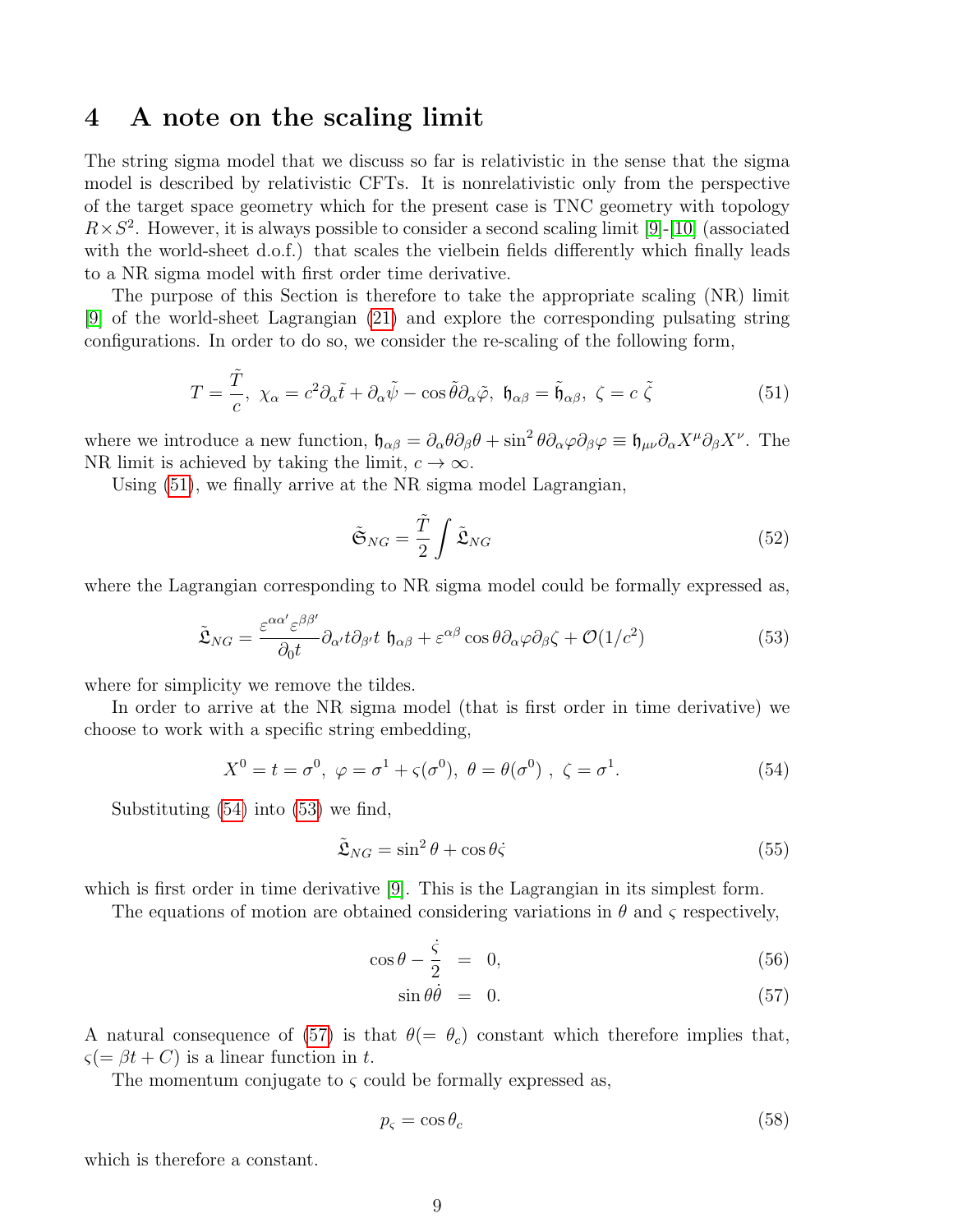Finally, we note down the corresponding NR Hamiltonian,

$$
\tilde{\mathfrak{H}} = p_{\varsigma} \dot{\varsigma} - \tilde{\mathfrak{L}}_{NG} = |\sin^2 \theta_c| = E. \tag{59}
$$

From the above analysis, without going into the details of Kovacic's prescription, we can comment on the integrability of the corresponding classical phase space configuration. Notice that the phase space of the dynamical system is essentially two dimensional and the conserved charges associated with the stringy configuration is also two namely, the energy  $(E)$  and the momentum  $(p_c)$ . This therefore guarantees that the NR pulsating stings propagating in TNC geometry are trivially integrable.

### 5 Summary and final remarks

We show that the semi-classical pulsating string configurations defined over TNC geometry with topology  $R \times S^2$  are Liouvillian intergrable in the sense of Kovacic's algorithm. The present analysis has two parts in it. In the first part we consider NR pulsating strings propagating over TNC geometry whose world-sheet theory is described by relativistic CFTs. The corresponding sigma model is found be Liouvillian integrable as the associated NVEs in the phase space admits a simple algebraic (Liouvillian) solution [\[25\]](#page-11-6). The second part of the analysis considers the so called scaling (zero tension) limit associated with the string sigma model which is related to the SMT limit of  $\mathcal{N} = 4$  SYM on  $R \times S^3$  [\[10\]](#page-10-2). The corresponding NR sigma model (that is first order in time derivative and second order in spatial derivatives) is found to be trivially integrable as the number of conserved charges equals the dimension of the associated phase space.

This serves as an important as well as interesting result in the context of nonrelativistic AdS/CFT correspondence which eventually indicates that there is a finite possibility that some of the conserved charges associated to certain specific sectors within  $\mathcal{N} = 4$ SYM might survive the SMT limit of [\[18\]](#page-11-1) thereby preserving the underlying integrable structure in the near BPS bound. It remains to be an open question whether Kovacic's algorithm plays an useful tool in order to check integrability of NR strings in the presence of background fields. Hopefully we would be able to address this issue in the near future.

Acknowledgements : The author is indebted to the authorities of IIT Roorkee for their unconditional support towards researches in basic sciences.

# References

- <span id="page-9-0"></span>[1] J. Gomis and H. Ooguri, "Nonrelativistic closed string theory," J. Math. Phys. 42, 3127 (2001) doi:10.1063/1.1372697 [\[hep-th/0009181\]](http://arxiv.org/abs/hep-th/0009181).
- [2] J. Gomis and F. Passerini, "Rotating solutions of non-relativistic string theory," Phys. Lett. B 617, 182 (2005) doi:10.1016/j.physletb.2005.04.061 [\[hep-th/0411195\]](http://arxiv.org/abs/hep-th/0411195).
- [3] J. Brugues, T. Curtright, J. Gomis and L. Mezincescu, "Non-relativistic strings and branes as non-linear realizations of Galilei groups," Phys. Lett. B 594, 227 (2004) doi:10.1016/j.physletb.2004.05.024 [\[hep-th/0404175\]](http://arxiv.org/abs/hep-th/0404175).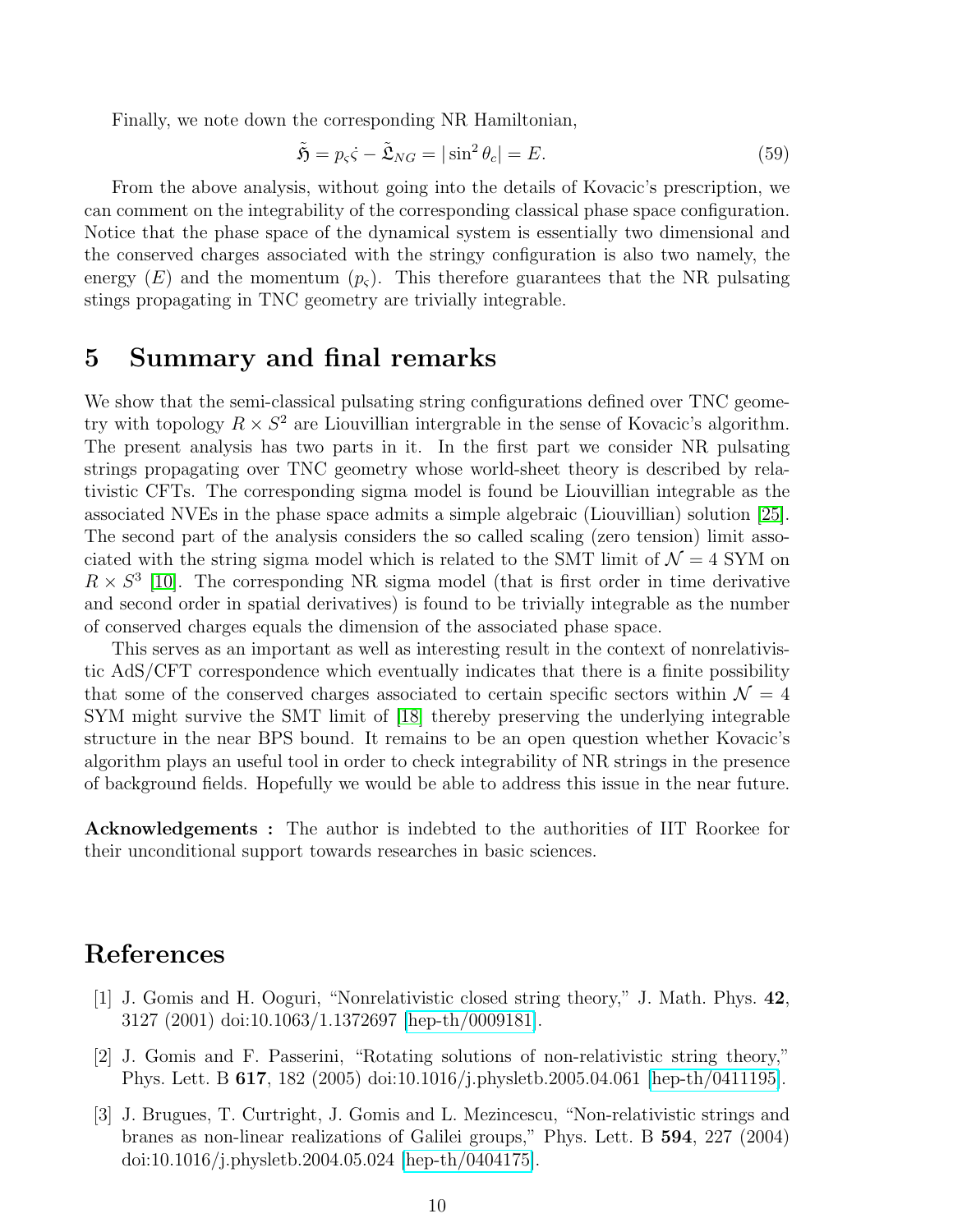- [4] J. Gomis, J. Gomis and K. Kamimura, "Non-relativistic superstrings: A New soluble sector of AdS(5) x S\*\*5," JHEP 0512, 024 (2005) doi:10.1088/1126- 6708/2005/12/024 [\[hep-th/0507036\]](http://arxiv.org/abs/hep-th/0507036).
- [5] E. A. Bergshoeff, K. T. Grosvenor, C. Simsek and Z. Yan, "An Action for Extended String Newton-Cartan Gravity," JHEP 1901, 178 (2019) doi:10.1007/JHEP01(2019)178 [\[arXiv:1810.09387](http://arxiv.org/abs/1810.09387) [hep-th]].
- [6] D. Hansen, J. Hartong and N. A. Obers, "Action Principle for Newtonian Gravity," Phys. Rev. Lett. 122, no. 6, 061106 (2019) doi:10.1103/PhysRevLett.122.061106 [\[arXiv:1807.04765](http://arxiv.org/abs/1807.04765) [hep-th]].
- [7] C. Batlle, J. Gomis and D. Not, "Extended Galilean symmetries of non-relativistic strings," JHEP 1702, 049 (2017) doi:10.1007/JHEP02(2017)049 [\[arXiv:1611.00026](http://arxiv.org/abs/1611.00026)  $\vert \text{hep-th} \vert$ .
- <span id="page-10-0"></span>[8] E. Bergshoeff, J. Gomis and Z. Yan, "Nonrelativistic String Theory and T-Duality," JHEP 1811, 133 (2018) doi:10.1007/JHEP11(2018)133 [\[arXiv:1806.06071](http://arxiv.org/abs/1806.06071) [hep-th]].
- <span id="page-10-1"></span>[9] T. Harmark, J. Hartong and N. A. Obers, "Nonrelativistic strings and limits of the AdS/CFT correspondence," Phys. Rev. D 96, no. 8, 086019 (2017) doi:10.1103/PhysRevD.96.086019 [\[arXiv:1705.03535](http://arxiv.org/abs/1705.03535) [hep-th]].
- <span id="page-10-2"></span>[10] T. Harmark, J. Hartong, L. Menculini, N. A. Obers and Z. Yan, "Strings with Non-Relativistic Conformal Symmetry and Limits of the AdS/CFT Correspondence," JHEP 1811, 190 (2018) doi:10.1007/JHEP11(2018)190 [\[arXiv:1810.05560](http://arxiv.org/abs/1810.05560) [hep-th]].
- <span id="page-10-3"></span>[11] K. T. Grosvenor, J. Hartong, C. Keeler and N. A. Obers, "Homogeneous Nonrelativistic Geometries as Coset Spaces," Class. Quant. Grav. 35, no. 17, 175007 (2018) doi:10.1088/1361-6382/aad0f9 [\[arXiv:1712.03980](http://arxiv.org/abs/1712.03980) [hep-th]].
- [12] R. Banerjee and P. Mukherjee, "Torsional NewtonCartan geometry from Galilean gauge theory," Class. Quant. Grav. 33, no. 22, 225013 (2016) doi:10.1088/0264- 9381/33/22/225013 [\[arXiv:1604.06893](http://arxiv.org/abs/1604.06893) [gr-qc]].
- [13] J. Hartong and N. A. Obers, "Hoava-Lifshitz gravity from dynamical Newton-Cartan geometry," JHEP 1507, 155 (2015) doi:10.1007/JHEP07(2015)155 [\[arXiv:1504.07461](http://arxiv.org/abs/1504.07461) [hep-th]].
- [14] M. H. Christensen, J. Hartong, N. A. Obers and B. Rollier, "Torsional Newton-Cartan Geometry and Lifshitz Holography," Phys. Rev. D 89, 061901 (2014) doi:10.1103/PhysRevD.89.061901 [\[arXiv:1311.4794](http://arxiv.org/abs/1311.4794) [hep-th]].
- [15] M. H. Christensen, J. Hartong, N. A. Obers and B. Rollier, "Boundary Stress-Energy Tensor and Newton-Cartan Geometry in Lifshitz Holography," JHEP 1401, 057 (2014) doi:10.1007/JHEP01(2014)057 [\[arXiv:1311.6471](http://arxiv.org/abs/1311.6471) [hep-th]].
- [16] M. Abedini, H. R. Afshar and A. Ghodsi, "Covariant Poissons equation in torsional Newton-Cartan gravity," JHEP 1904, 117 (2019) doi:10.1007/JHEP04(2019)117 [\[arXiv:1903.04206](http://arxiv.org/abs/1903.04206) [hep-th]].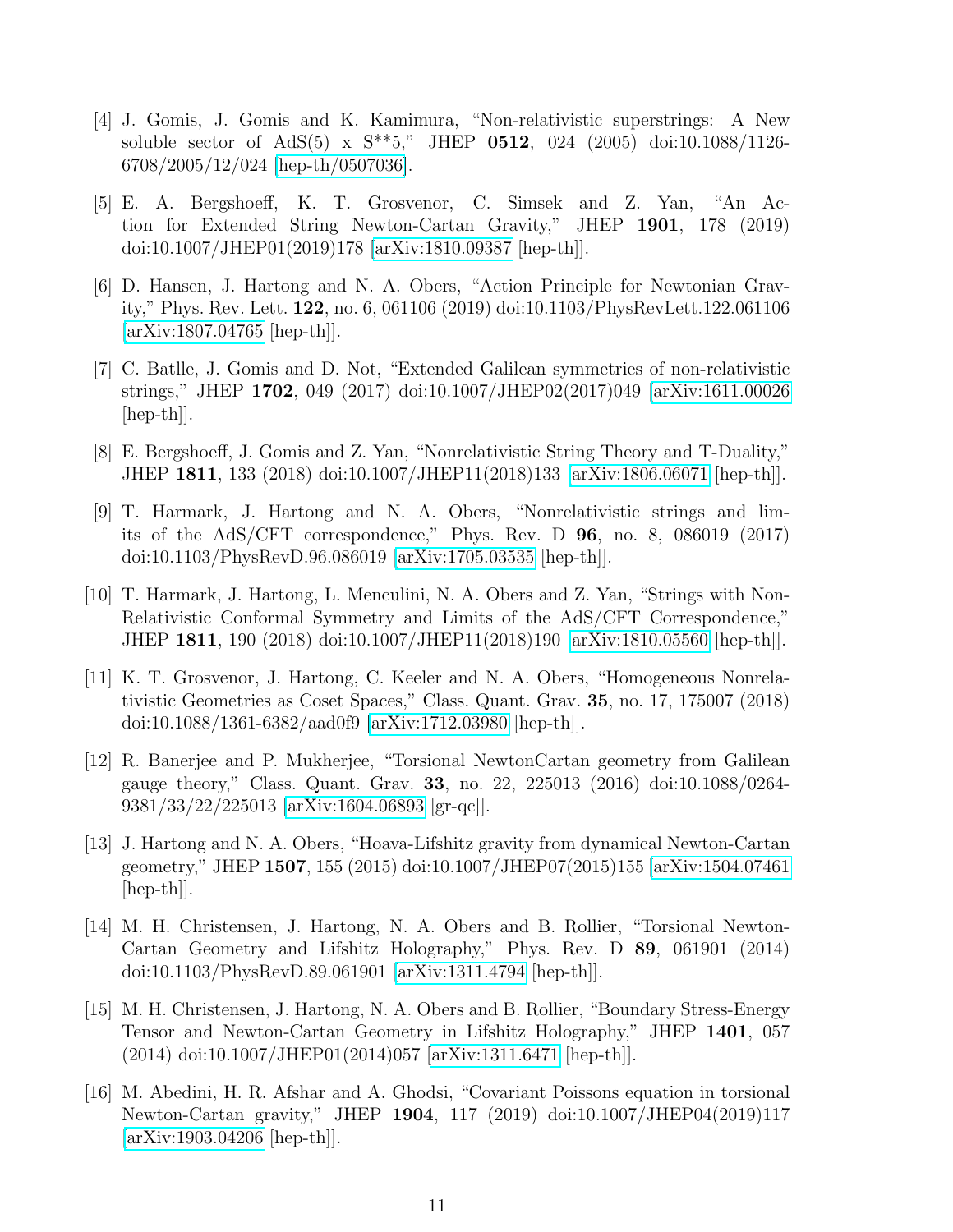- <span id="page-11-0"></span>[17] A. D. Gallegos, U. Grsoy and N. Zinnato, "Torsional Newton Cartan gravity from non-relativistic strings," [arXiv:1906.01607](http://arxiv.org/abs/1906.01607) [hep-th].
- <span id="page-11-1"></span>[18] T. Harmark and M. Orselli, "Spin Matrix Theory: A quantum mechanical model of the AdS/CFT correspondence," JHEP 1411, 134 (2014) doi:10.1007/JHEP11(2014)134 [\[arXiv:1409.4417](http://arxiv.org/abs/1409.4417) [hep-th]].
- <span id="page-11-2"></span>[19] J. A. Minahan, "Circular semiclassical string solutions on AdS(5) x S(5)," Nucl. Phys. B 648, 203 (2003) doi:10.1016/S0550-3213(02)00966-5 [\[hep-th/0209047\]](http://arxiv.org/abs/hep-th/0209047).
- <span id="page-11-7"></span>[20] M. Beccaria, G. V. Dunne, G. Macorini, A. Tirziu and A. A. Tseytlin, "Exact computation of one-loop correction to energy of pulsating strings in  $AdS_5xS^5$ ," J. Phys. A 44, 015404 (2011) doi:10.1088/1751-8113/44/1/015404 [\[arXiv:1009.2318](http://arxiv.org/abs/1009.2318) [hep-th]].
- [21] M. Smedback, "Pulsating strings on AdS(5) x  $S^{**}5$ ," JHEP 0407, 004 (2004) doi:10.1088/1126-6708/2004/07/004 [\[hep-th/0405102\]](http://arxiv.org/abs/hep-th/0405102).
- <span id="page-11-3"></span>[22] H. Dimov and R. C. Rashkov, "Generalized pulsating strings," JHEP 0405, 068 (2004) doi:10.1088/1126-6708/2004/05/068 [\[hep-th/0404012\]](http://arxiv.org/abs/hep-th/0404012).
- <span id="page-11-4"></span>[23] J.J. Kovacic, An Algorithm for Solving Second Order Linear Homogeneous Differential Equations, J. Symbolic Comput. 2 (1986) 3.
- <span id="page-11-5"></span>[24] B.D. Saunders, An implementation of Kovacic's algorithm for solving second order linear homogeneous differential equations, in proceedings of the Fourth ACM symposium on Symbolic and algebraic computation (SYMSAC '81), Snowbird, Utah, U.S.A., 5-7 August 1981, pp. 105-108 [https://doi.org/10.1145/800206.806378].
- <span id="page-11-6"></span>[25] P. Basu and L. A. Pando Zayas, "Analytic Non-integrability in String Theory," Phys. Rev. D 84, 046006 (2011) doi:10.1103/PhysRevD.84.046006 [\[arXiv:1105.2540](http://arxiv.org/abs/1105.2540) [hep $th$ ].
- <span id="page-11-8"></span>[26] A. Stepanchuk and A. A. Tseytlin, "On (non)integrability of classical strings in p-brane backgrounds," J. Phys. A 46, 125401 (2013) doi:10.1088/1751- 8113/46/12/125401 [\[arXiv:1211.3727](http://arxiv.org/abs/1211.3727) [hep-th]].
- [27] D. Giataganas and K. Sfetsos, "Non-integrability in non-relativistic theories," JHEP 1406, 018 (2014) doi:10.1007/JHEP06(2014)018 [\[arXiv:1403.2703](http://arxiv.org/abs/1403.2703) [hep-th]].
- [28] D. Giataganas, L. A. Pando Zayas and K. Zoubos, "On Marginal Deformations and Non-Integrability," JHEP 1401, 129 (2014) doi:10.1007/JHEP01(2014)129 [\[arXiv:1311.3241](http://arxiv.org/abs/1311.3241) [hep-th]].
- [29] Y. Chervonyi and O. Lunin, "(Non)-Integrability of Geodesics in D-brane Backgrounds," JHEP 1402, 061 (2014) doi:10.1007/JHEP02(2014)061 [\[arXiv:1311.1521](http://arxiv.org/abs/1311.1521)  $\vert \text{hep-th} \vert$ .
- <span id="page-11-9"></span>[30] D. Roychowdhury, "Analytic integrability for strings on  $\eta$  and  $\lambda$  deformed backgrounds," JHEP 1710, 056 (2017) doi:10.1007/JHEP10(2017)056 [\[arXiv:1707.07172](http://arxiv.org/abs/1707.07172)  $\vert \text{hep-th} \vert$ .